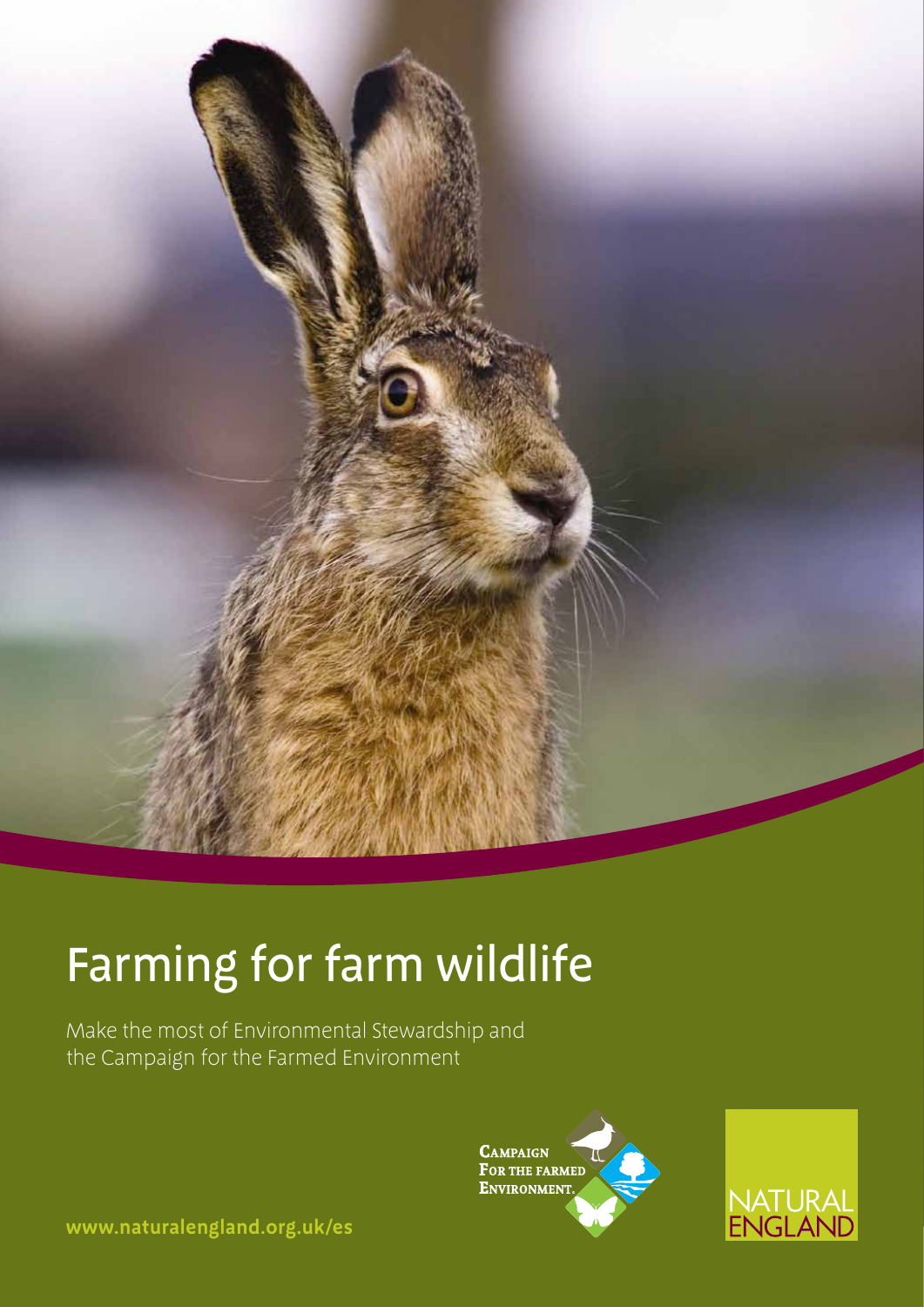Farmers, land managers and farm advisers all have a part to play in ensuring a healthy natural environment which is essential for sustainable farming.

#### Your farm has environmental value

Your farm has wildlife, natural resources, farmland birds and historic features that need your protection.

#### You make a difference

Your land management practices are the biggest influence on farm wildlife and your choices determine the type and quality of wildlife on your land.

#### Right options, right location, right management

This leaflet helps you choose the right options and put them in the right places to make the biggest difference. If you need additional help locating or managing these options, please contact Natural England for further information.

Marbled white butterfly benefitting from the provision of farmland flowers

## Why is your farm important for wildlife?

Farm wildlife needs farmland and farmers. Wildlife is an indicator of a healthy natural environment and can be seen on farms every day. Sights such as brown hare running across winter-stubbles, frog spawn on mill ponds in the spring and bumblebees buzzing over flower-rich summer fields are still familiar across much of the country.

However, studies of farm wildlife over the last 30 years have shown that wildlife has declined. Factors such as loss of farmland flowers (leading to a 75% decline in butterflies and bumblebees), loss of ponds (causing declines in all our frog, newt and toad species) and improvement of grasslands (resulting in the loss of 97% of our unimproved grasslands since 1930) have caused once common species to become scarcer and some species to be lost from parts of England.

Farmers and the farming community play a vital role in reversing the fortunes of farm wildlife across England. The land management skills and knowledge that farmers use to run their farm businesses are crucial to this. Farm wildlife needs your continued help and expertise.

Through the use of Environmental Stewardship, or voluntary options of the Campaign for the Farmed Environment (CFE), a number of simple management measures can be put in place that will make a huge difference to farm wildlife.



Common toad benefitting from buffering of farm ponds

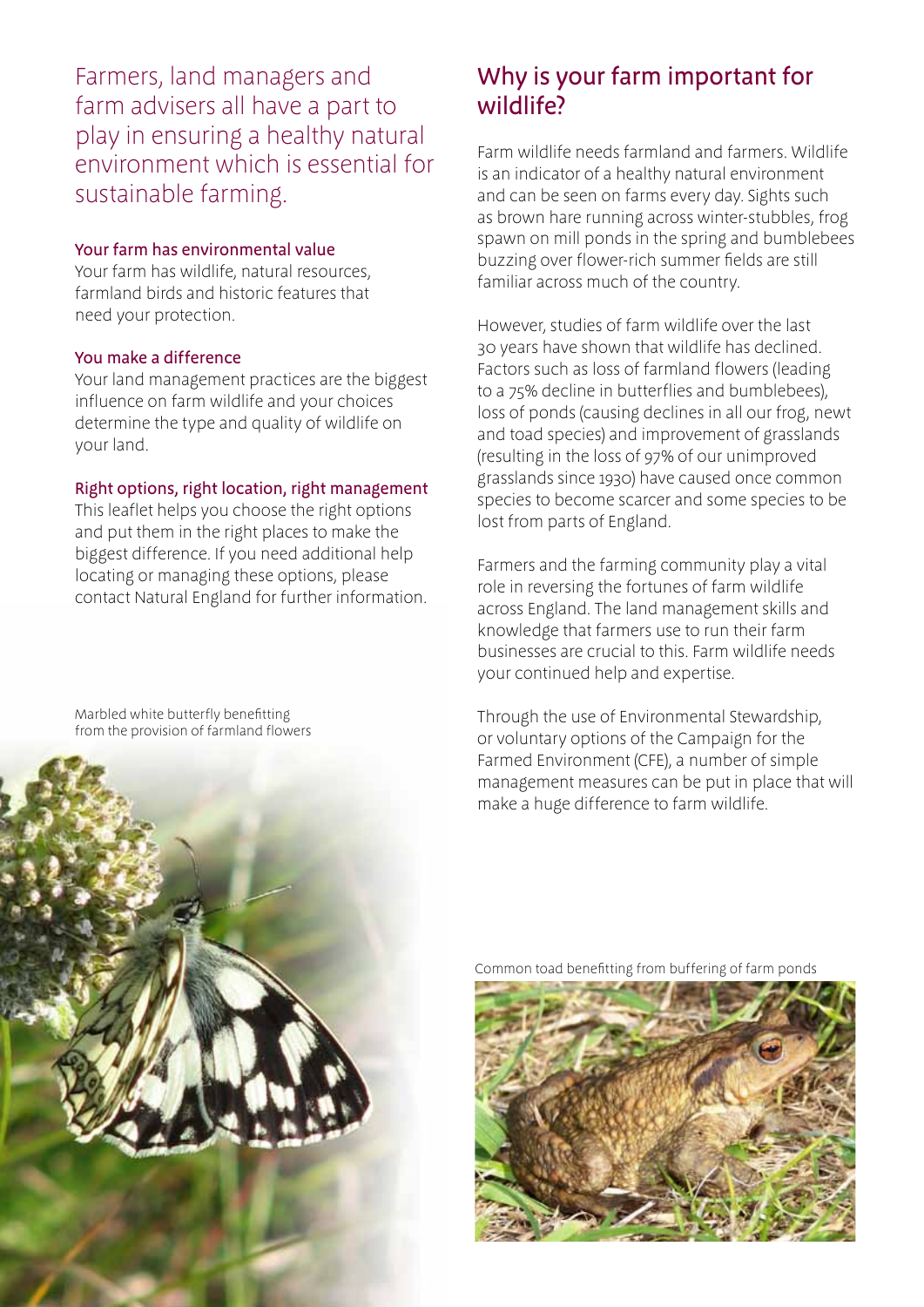### What can you do for wildlife?

Wildlife requires a balanced and varied approach to farmland management that will provide a variety of habitats. For example:

- 1 **You can benefit bees, butterflies and a wealth of other pollinators by establishing a network of flower-rich habitats across the farm.** Scientific evidence shows that farmers who plant ELS nectar mixes instead of grass margins can attract up to 14 times as many bumblebees.
- 2 **If you have light free-draining soils then you can benefit arable plants by creating cultivated margins or leaving conservation headlands.** If you choose ELS uncropped cultivated margins evidence shows you can produce habitat for up to  $5$  times as many arable plants than a conventional cereal crop.
- 3 **By buffering and protecting any water on your farm, you will help protect and provide the habitat for bats, newts, water voles and other small mammals to flourish.** Trials have shown that buffering ditches and restoring farm ponds can treble water vole populations in 3 years.
- 4 **Unimproved or flower-rich grassland are typically of high value, retaining and managing these areas can benefit a range of farm wildlife.** Choosing ELS very low input options will maintain these areas and (if managed correctly) can even enhance their wildlife interest.

Dormouse benefitting from fruit provided by hedgerow management



## What are the benefits for you?

#### **Regular farm income:**

Financial incentives are available through Entry Level Stewardship (ELS) to provide a six-monthly income for environmentally friendly land management that supports farm wildlife.

#### **Realise the wildlife potential of less productive areas:**

Make awkward corners, small fields and wet areas of your farm work better for you by entering them into ELS options. The least productive areas of your farm are often (with the correct management) the best for wildlife.

#### **Contribute to Climate Change mitigation:**

Those options which involve creating grass buffers and field corners in arable fields will lead to reductions in greenhouse gas emissions. This is due to reduced nutrient inputs and increased temporary carbon storage within the created grassland.

#### **Work with the Industry's Campaign for the Farmed Environment:**

Farming for wildlife using the options labelled overleaf will help contribute to the Campaign for the Farmed Environment (CFE).

**Use the farm illustration overleaf to help you choose the best locations and ELS/CFE options to benefit wildlife on your farm.** 

## Need further help and information?

#### **For details of farm events in your region or further information please contact:**

#### **Natural England**

Tel: 0300 060 1695 Email: farmevents@naturalengland.org.uk Website: www.naturalengland.org.uk/farmevents

#### **Campaign for the Farmed Environment**

Tel: 024 7685 8892 Email: cfeonline@nfu.org.uk Website: www.cfeonline.org.uk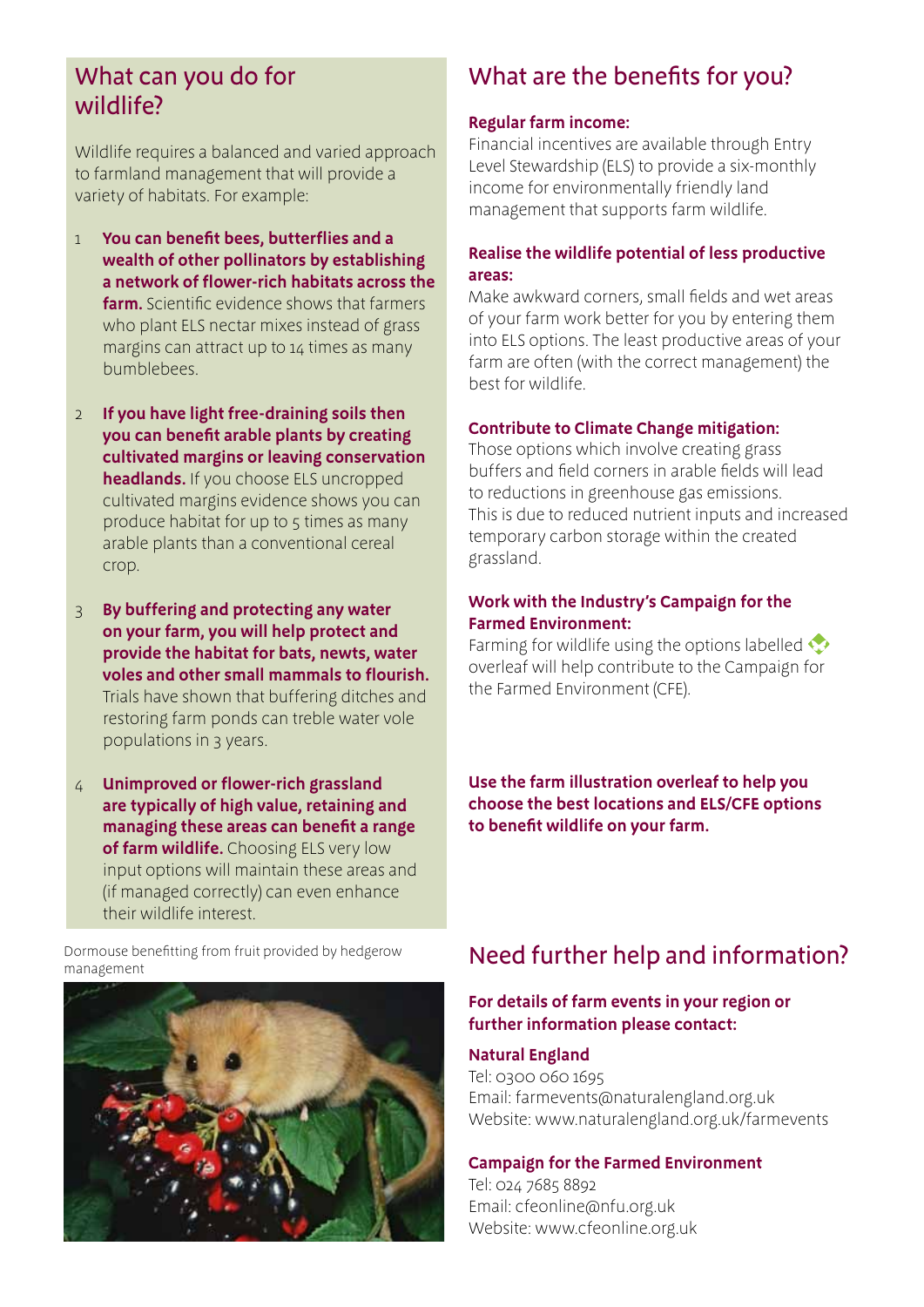Front cover: Brown hare © CFE. Page 2: Marbled white butterfly @ Natural England / Richard Belding; Common toad © John Wilkinson ARC. Page 3: Dormouse © P Morris. Fold out page: Water vole habitat © Natural England / Mandy Heathcoate; Water vole © CFE; Arable plants habitat © Natural England / Roger Gerry; Common poppy © Natural England / Jonathan Cartwright; Bat and dormouse habitat © Natural England / Anthony Phillips; Natterer's bat © Frank Greenaway; Bumblebee habitat © Natural England / Rebecca Pitt; *Bombus ruderatus* © Mike Edwards; Brown hare habitat © Natural England / James LePage; Brown hare © CFE.



### **Campaign for the Farmed**

**Environment partners** – NFU, CLA, FWAG, LEAF, AIC, GWCT, AICC and CAAV – working in partnership with Defra and its agencies, Natural England and the Environment Agency, as well as the RSPB and other wildlife representatives.



Natural England is here to conserve and enhance the natural environment, for its intrinsic value, the wellbeing and enjoyment of people and the economic prosperity that it brings.

© Natural England 2009

ISBN 978-1-84754-190-1

Catalogue Code: NE231

**www.naturalengland.org.uk**

Natural England publications are available as accessible pdfs from: www.naturalengland.org.uk/publications

Should an alternative format of this publication be required, please contact our enquiries line for more information: 0845 600 3078 or email enquiries@naturalengland.org.uk

Printed on stock comprising 75% recycled fibre.